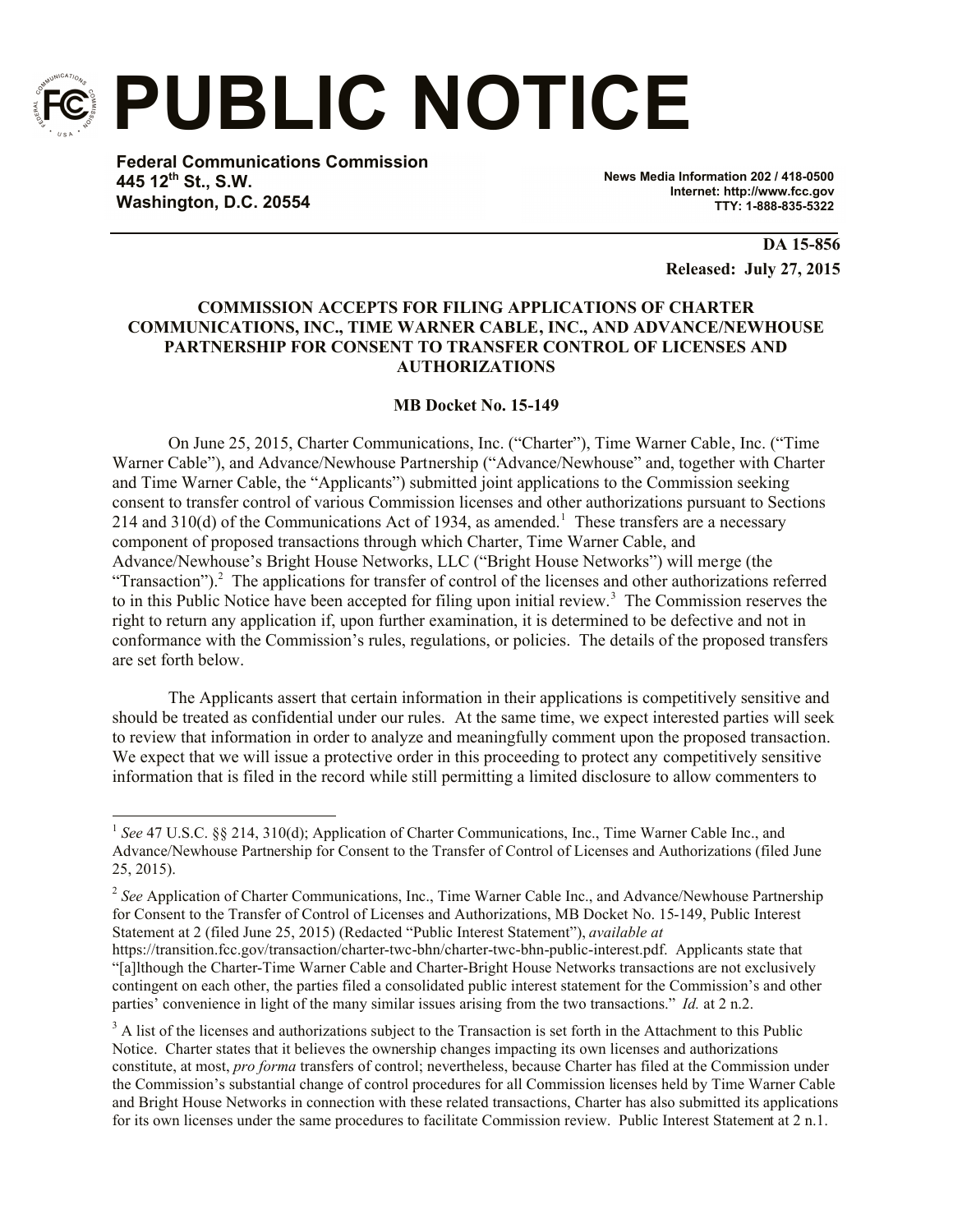review and use the information for purposes of this proceeding. When we do so, we will issue a public notice setting forth the pleading cycle.<sup>4</sup>

#### **DESCRIPTION OF THE APPLICANTS**

Charter is a communications company that provides broadband Internet, video, voice, and business services. According to Applicants, Charter now serves over 5.8 million residential customers and 386,000 commercial relationships in 28 states.<sup>5</sup> Applicants state that Charter's broadband Internet services offers a minimum of 60 Megabits per second ("Mbps") to nearly all of its 4.8 million residential broadband customers.<sup>6</sup> In addition, Charter is currently the seventh-largest multichannel video programming distributor ("MVPD") in the United States, and serves 4.2 million residential video customers over its all-digital network.<sup>7</sup> Charter also provides voice service to 2.4 million residential customers via VoIP technology.<sup>8</sup> It operates subsidiaries authorized to provide domestic interstate telecommunications services in 27 states.<sup>9</sup> Charter also offers commercial services, including data networking, broadband Internet, managed video and music services, wireless backhaul, and "last-mile" fiber connectivity to commercial premises, to 386,000 commercial customers.<sup>10</sup>

According to Applicants, Time Warner Cable provides broadband Internet, video and voice services to over 15 million customers across 30 states.<sup>11</sup> Time Warner Cable offers high-speed broadband Internet service to its approximately 11.7 million residential customers in 30 states.<sup>12</sup> Time Warner Cable also provides advanced cable services to approximately 10.8 million residential video customers, making it the fourth-largest MVPD in the United States.<sup>13</sup> Time Warner Cable delivers voice services to approximately 5.3 million residential customers, who have access to Digital Phone, an interconnected VoIP service, throughout Time Warner Cable's footprint.<sup>14</sup> It operates subsidiaries authorized to provide domestic interstate telecommunications services in 31 states.<sup>15</sup> In addition, Time Warner Cable offers a variety of business services to local and regional customers.<sup>16</sup> Time Warner Cable also owns and manages local news and lifestyle networks, including Time Warner Cable News NY1.<sup>17</sup> In addition,

l

7 *Id.* at 8.

 $11$  *Id.* at 10.

 $12 \, Id.$ 

<sup>13</sup> *Id.*

 $^{14}$  *Id.* 

<sup>&</sup>lt;sup>4</sup> Once the pleading cycle begins, we will start the informal 180-day clock for this merger proceeding.

<sup>5</sup> *Id.* at 7.

<sup>6</sup> *Id.* at 1, 7.

<sup>8</sup> *Id.*

<sup>&</sup>lt;sup>9</sup> Application of Charter Communications, Inc., Time Warner Cable Inc., and Advance/Newhouse Partnership for Consent to the Transfer of Control of Licenses and Authorizations, MB Docket No. 15-149, Joint Section 214 Application at 6-7, 11-12 (filed June 25, 2015) ("Joint Section 214 Application").

<sup>&</sup>lt;sup>10</sup> Public Interest Statement at 9.

<sup>&</sup>lt;sup>15</sup> Joint Section 214 Application at 9-11, 15.

<sup>16</sup> *Id.*

<sup>&</sup>lt;sup>17</sup> Public Interest Statement at 11.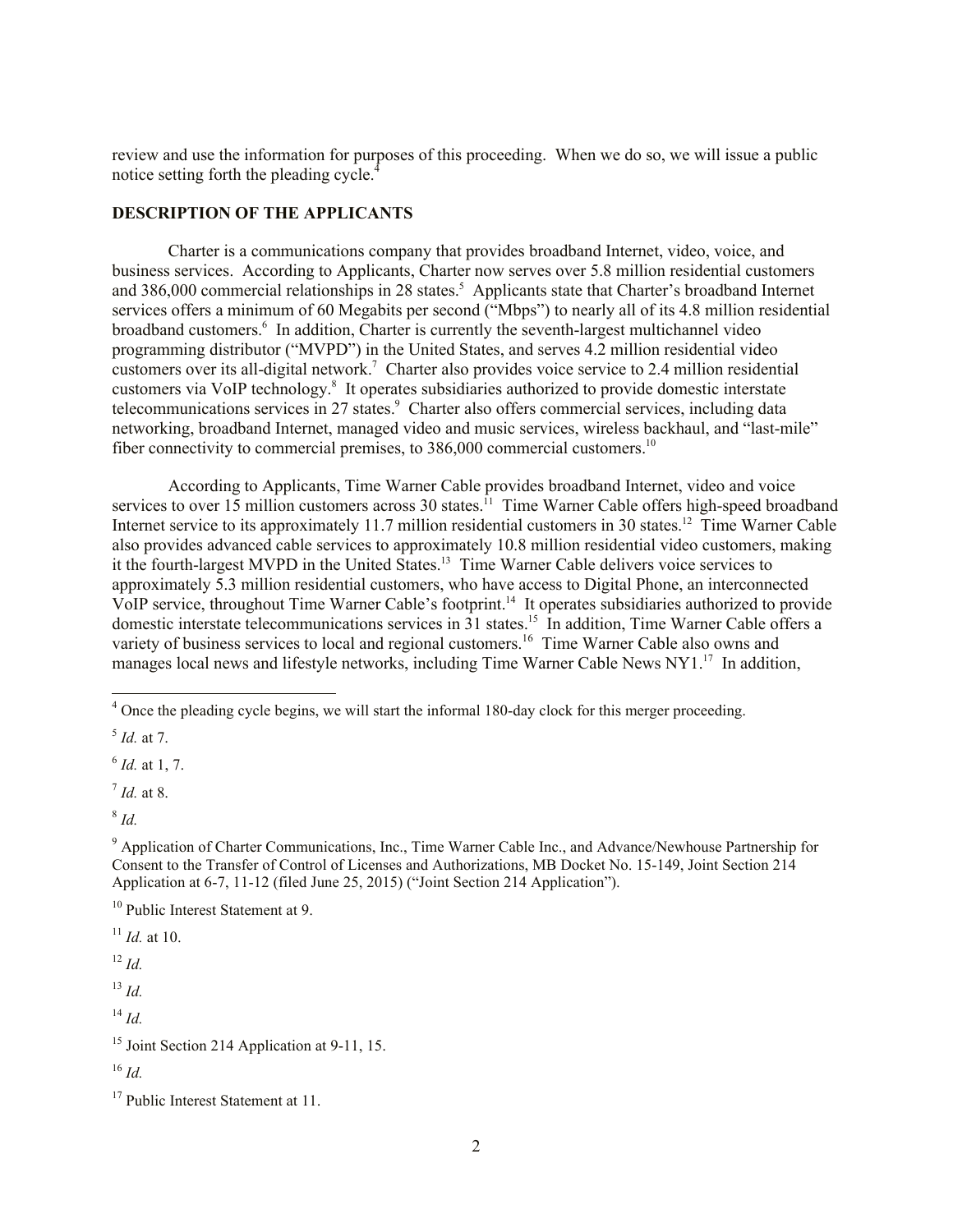Time Warner Cable owns two regional sports networks ("RSNs")—Time Warner Cable SportsNet and Time Warner Cable Deportes—which carry Los Angeles Lakers basketball games and other regional programming.<sup>18</sup> Applicants state that Time Warner Cable also manages the distribution of SportsNet LA, which carries Los Angeles Dodgers games.<sup>19</sup> According to Applicants, Time Warner Cable possesses a 26.8 percent minority interest in SportsNet New York, and provides affiliate sales, advertising sales, and production and technical services to SportsNet LA.<sup>20</sup> Time Warner Cable (together with Bright House Networks) also has an attributable interest of 6.35 percent in the national MLB Network and a 28.9 percent interest in the iN Demand programming service.<sup>21</sup> Time Warner Cable also sells video and online advertising to local, regional, and national customers by itself, through a consortium of cable companies under NCC Media, and through a number of local/regional interconnects that Time Warner Cable manages on behalf of itself and other cable operators.<sup>22</sup> Finally, Time Warner Cable provides programming acquisition, network management, and maintenance services to Bright House Networks pursuant to a management agreement.<sup>23</sup>

Advance/Newhouse is the parent of Bright House Networks,  $24$  a communications company that currently delivers video, high-speed data, home security, and voice services to approximately 2.5 million residential and business customers in Florida, Alabama, Indiana, Michigan, California, and Georgia.<sup>25</sup> Bright House Networks is the tenth-largest MVPD in the United States, serving over 2 million video customers.<sup>26</sup> According to Applicants, approximately 1.7 million of those customers are located in the central Florida region, including in Orlando and Tampa Bay.<sup>27</sup> In addition, Applicants state that Bright House Networks offers a low-income broadband option ("Connect2Compete") in partnership with schools to provide a low cost Internet service, discounts on Internet-capable devices, and digital literacy training.<sup>28</sup> Applicants state that Bright House Networks also owns and operates local news and high school sports networks in Florida.<sup>29</sup> According to Applicants, Advance/Newhouse also holds a 32.81

<sup>19</sup> *Id.*

<sup>21</sup> *Id.* at 11.

<sup>22</sup> *Id.* at 12.

<sup>23</sup> *Id.*

<sup>24</sup> *Id.* Applicants state that Advance/Newhouse currently holds 33.3 percent of Time Warner Entertainment-Advance/Newhouse Partnership ("TWE-A/N Partnership"), which in turn is the sole member of Bright House Networks, and Time Warner Cable currently holds the other 66.67 percent of TWE-A/N Partnership. *Id.* at 12 n.19. According to Applicants, Advance/Newhouse exclusively tracks the economic performance of Bright House Networks and has exclusive day-to-day management responsibility for and *de facto* control over the operation of the Bright House Networks' systems. *Id.* Applicants state that in order to facilitate, and simultaneously with, the Transaction, the TWE-A/N Partnership will be restructured pursuant to the existing agreement among the parties, resulting in Advance/Newhouse being the sole member of Bright House Networks. *Id.*

<sup>25</sup> *Id.* at 12.

<sup>26</sup> *Id.*

<sup>27</sup> *Id.*

<sup>28</sup> *Id.* at 12-13.

<sup>29</sup> *Id.* at 13.

 $\overline{a}$ <sup>18</sup> *Id.*

<sup>20</sup> *Id.* Applicants state that Time Warner Cable does not possess an ownership interest in SportsNet LA. *Id.* at 11 n.18.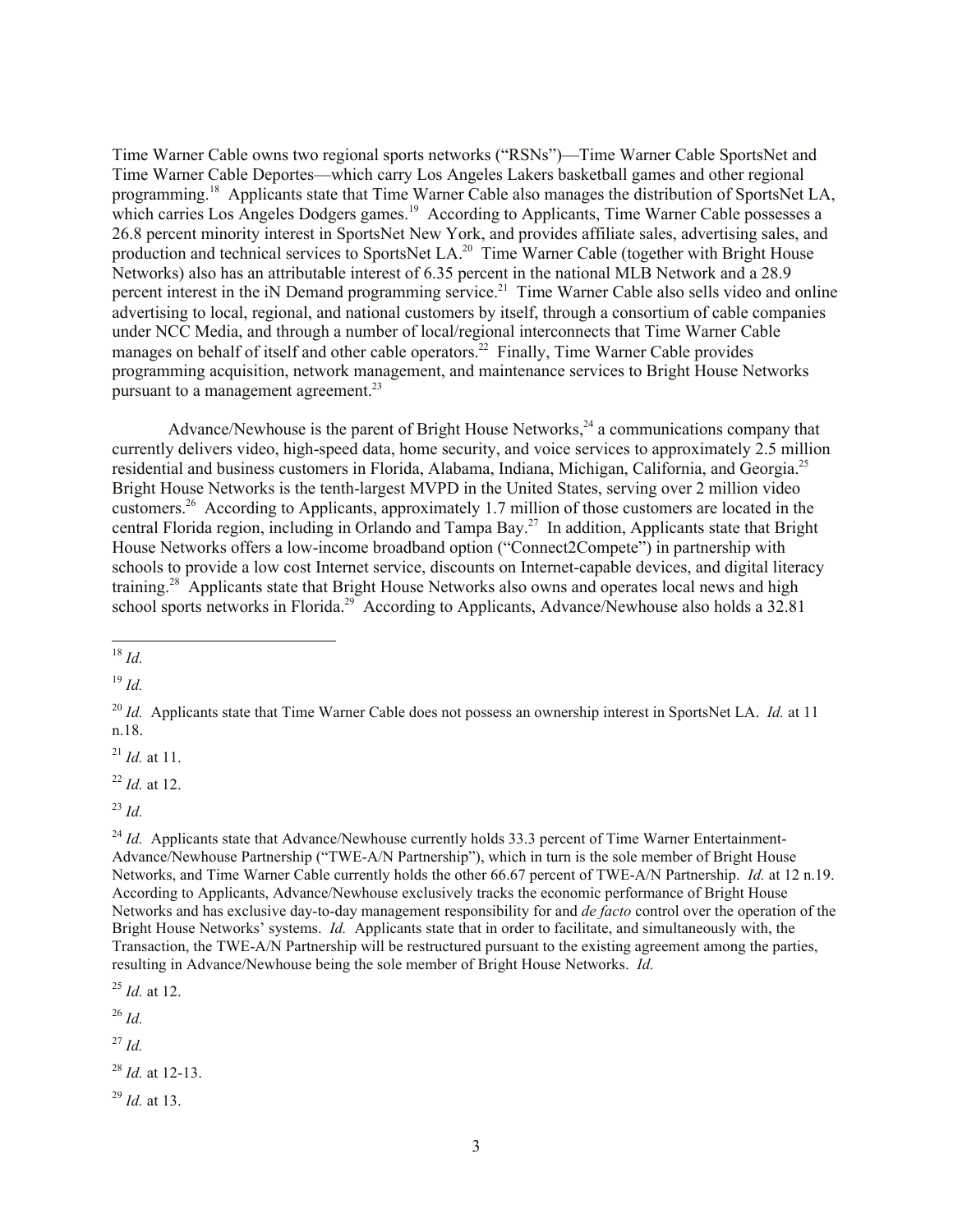percent attributable interest in national programming services provided by Discovery Communications Inc., and Bright House Networks, LLC owns 5.3 percent of iN Demand.<sup>30</sup>

## **DESCRIPTION OF THE PROPOSED TRANSACTION**

The proposed transaction, if approved, would combine the control of Charter, Time Warner Cable, and Bright House Networks into a single company, referred to as New Charter. According to Applicants, Time Warner Cable stockholders would receive a combination of cash and stock that values Time Warner Cable at approximately \$78.7 billion, and Advance/Newhouse would receive a combination of cash and partnership units that values Bright House Networks at approximately \$10.4 billion.<sup>31</sup> As Applicants describe, there are three components to the Transaction, each of which is expected to occur simultaneously upon closing. $32$ 

*First*, Time Warner Cable would become a subsidiary of New Charter through a series of mergers.<sup>33</sup> According to Applicants, through these mergers, Time Warner Cable shareholders would be given the choice to receive, for each share of Time Warner Cable stock, either (a) a combination of \$100 per share and approximately 0.4891 shares of New Charter Class A common stock, or (b) a combination of \$115 per share and approximately 0.4125 shares of New Charter Class A common stock.<sup>34</sup>

*Second*, Charter would merge with a subsidiary of New Charter, becoming a subsidiary of New Charter, and each then outstanding share of Charter Class A common stock would be converted into 0.9042 shares of New Charter Class A common stock.<sup>35</sup> Applicants state that New Charter would assume the Charter name and its existing NASDAQ Stock Market ticker symbol (CHTR).<sup>36</sup> Additionally, Liberty Broadband would contribute \$4.3 billion in cash to New Charter in exchange for shares of New Charter Class A common stock, which, with the additional contribution of \$700 million referred to below, would give Liberty Broadband an 18 to 19 percent interest in New Charter.<sup>37</sup>

*Third*, New Charter would acquire Bright House Networks, with limited exceptions, from Advance/Newhouse for approximately \$10.4 billion, consisting of (a) approximately \$2 billion in cash, (b) one share of New Charter Class B common stock carrying voting rights in New Charter,<sup>38</sup> and (c)

l

 $33$  *Id.* 

<sup>35</sup> *Id.*

<sup>36</sup> *Id.*

<sup>37</sup> *Id.* According to Applicants, these shares would be issued at a price equivalent to an exchange ratio of \$176.95 per current Charter share, which represents Charter's closing price on May 20, 2015, the trading day on which Charter's offer to acquire Time Warner Cable was based. *Id.* at 14 n.21.

<sup>38</sup> Applicants state that New Charter would also receive nominal consideration in exchange for the issuance of this share. *Id.* at 15 n.22.

<sup>30</sup> *Id.* at Appendix H.

 $31$  Public Interest Statement at 13.

<sup>32</sup> *Id.*

<sup>&</sup>lt;sup>34</sup> *Id.* at 14. Applicants state that, prior to that conversion, Liberty Broadband and Liberty Interactive Corp. would contribute its shares of Time Warner Cable stock to the merger subsidiary in exchange for shares of the merger subsidiary on a one-for-one basis, which would be converted into shares of surviving Time Warner Cable on a onefor-one basis in the merger. *Id.*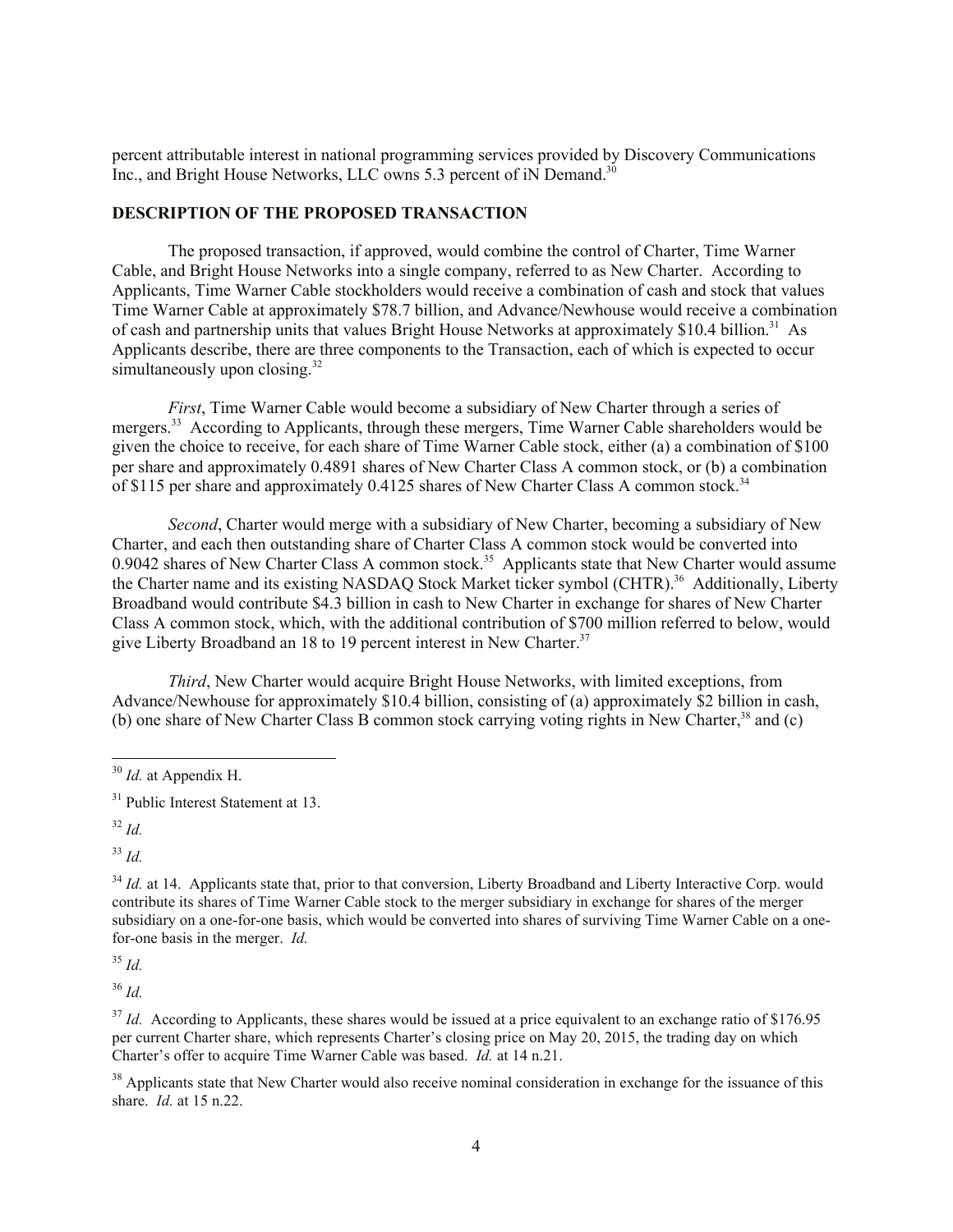common and preferred units, valued at approximately \$8.4 billion, in a partnership that would be principally held by New Charter and that would hold all of Bright House Networks' assets, as well as assets of Charter and Time Warner Cable.<sup>39</sup> The preferred units would be convertible into common units of the partnership, and the common units would be exchangeable by Advance/Newhouse, in certain circumstances, for cash or, at the election of New Charter, New Charter Class A common stock, and, together with the partnership units, would represent approximately 13 to 14 percent of New Charter on an as-converted, as-exchanged basis.<sup>40</sup>

In connection with the Bright House Networks portion of the Transaction, Applicants state that Liberty Broadband would contribute an additional \$700 million in cash (for a total of \$5 billion, including the \$4.3 billion noted above) in exchange for shares of New Charter Class A common stock.<sup>41</sup> As noted above, Liberty Broadband would own approximately 18 to 19 percent of New Charter (with additional voting rights pursuant to a proxy granted by Advance/Newhouse and a proxy granted by Liberty Interactive Corp.) as a result of its investments.<sup>42</sup>

Applicants state that, upon the Transaction's completion, majority ownership—67 to 69 percent on an as-converted, as-exchanged basis—of New Charter would be publicly held, and a majority of the 13-person board would not be nominated by either Advance/Newhouse (which would nominate two board members at closing) or Liberty Broadband (which would nominate three board members at closing).<sup>43</sup> In addition, Applicants state that Tom Rutledge, Charter's current President and CEO, would hold a board seat and be offered the position of Chairman and CEO of New Charter.<sup>44</sup> According to Applicants, following the Transaction, New Charter would own and/or manage systems serving approximately 19.4 million broadband customers, 17.3 million video customers, and 9.4 million voice customers (23.9 million customers total) across 41 states.<sup>45</sup>

According to Applicants, the Transaction would produce substantial public interest benefits.<sup>46</sup> In particular, Applicants assert that the Transaction would result in the provision of improved broadband services for consumers and edge providers.<sup>47</sup> Specifically, Applicants claim that the combined company

<sup>41</sup> *Id.* at 15.

 $\overline{\phantom{a}}$ 

<sup>43</sup> *Id.* at 16.

<sup>44</sup> *Id.*

<sup>46</sup> *Id.* at 17-42.

<sup>47</sup> *Id.* at 21-25.

<sup>&</sup>lt;sup>39</sup> *Id.* at 14-15. According to Applicants, these partnership units consist of (i) exchangeable common units valued at approximately \$5.9 billion and (ii) convertible preferred units with a face amount of \$2.5 billion, which will pay a six percent coupon. *Id.* at 15 n.23. In addition, the one share of Class B common stock held by Advance/Newhouse would be economically equivalent to Class A common stock but would initially possess a number of votes reflecting the voting power of the common units and the convertible preferred units held by Advance/Newhouse on an asconverted, as-exchanged basis. *Id.*

<sup>&</sup>lt;sup>40</sup> *Id.* at 15. According to Applicants, an "as-converted, as-exchanged basis" assumes that all of the partnership units held by Advance/Newhouse are converted into Class A common stock of New Charter. *Id.* at 15 n.24.

<sup>&</sup>lt;sup>42</sup> *Id.* Applicants state that, by virtue of its exchange of Time Warner Cable shares. Liberty Interactive Corp. would receive approximately 1.7 to 1.9 percent of New Charter stock, and pursuant to a proxy agreement, Liberty Broadband would vote Liberty Interactive's New Charter shares. *Id.* at 15 n.26.

<sup>45</sup> *Id.* at 13, 16.Applicants state that New Charter would be the third-largest MVPD. *Id.* at 16.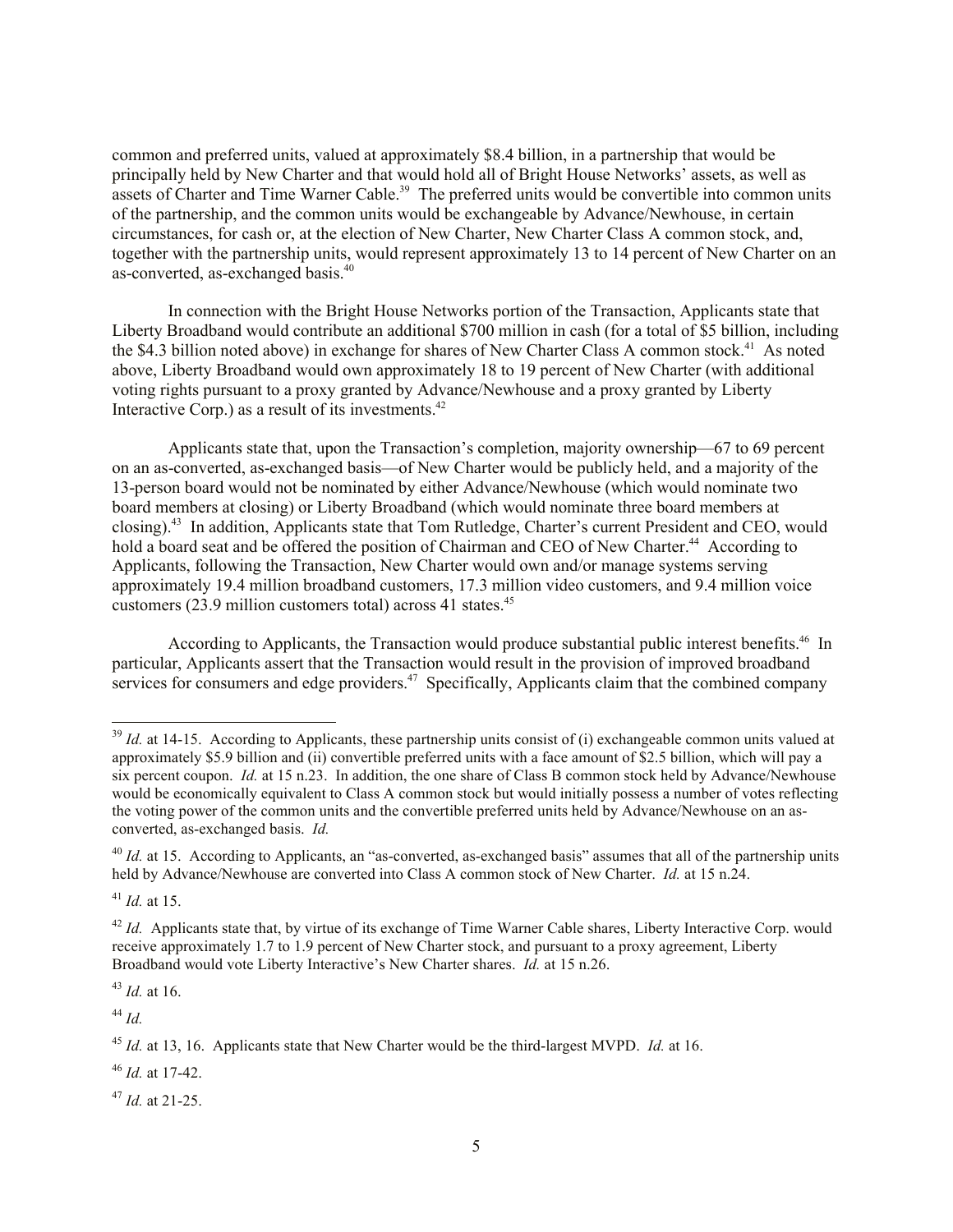would raise the minimum broadband speed to 60 Mbps throughout almost all of the merged company's footprint, with pricing based on Charter's current model.<sup>48</sup> Moreover, Applicants state their intent to offer these broadband services on a stand-alone as well as bundled basis, without data caps, usage-based pricing, modem fees, or early termination fees.<sup>49</sup> Applicants also commit that New Charter would not block, throttle, or engage in paid prioritization of Internet traffic.<sup>50</sup> Applicants state that New Charter would continue to engage in reasonable and non-discriminatory interconnection and will submit any interconnection disputes to the Commission for resolution.<sup>51</sup> Applicants further commit to investing at least \$2.5 billion to build out New Charter's networks.<sup>52</sup> Applicants also assert that the Transaction would result in the provision of superior video offerings at more competitive prices.<sup>53</sup> They claim that, among other things, the merged company would complete the digitization of the Time Warner Cable and Bright House Networks systems faster than would occur otherwise, and within 30 months of closing.<sup>54</sup>

Applicants also assert that the Transaction would generate substantial public interest benefits deriving from the combined company's expanded scale and denser geographic coverage.<sup>55</sup> They claim that by expanding into, and increasing density within, multiple regions, the merger would enable New Charter to compete more effectively for large enterprise and other multi-location customers.<sup>56</sup> According to Applicants, the scale achieved by the Transaction also would lower the per-customer fixed costs of investments, facilitating the deployment of new technology and advanced infrastructure and enabling New Charter to compete more effectively.<sup>57</sup> Applicants further contend that New Charter would realize substantial synergies, reducing the merged company's costs.<sup>58</sup> According to Applicants, New Charter

<sup>49</sup> *Id.* at 3.

 $\overline{\phantom{a}}$ 

 $<sup>51</sup>$  *Id.* at 19, 23. Applicants state that these commitments would also continue for three years, regardless of whether</sup> the Commission's interconnection framework in the 2015 Open Internet Order is upheld in court. *Id.*

 $52$  *Id.* at 18. Included in this build out is a commitment to build one million line extensions to homes in Charter's current franchise area within four years of closing the Transaction. *Id.* Moreover, Applicants state that, within four years of closing, New Charter intends to deploy over 300,000 out-of-home Wi-Fi access points. *Id.* at 18, 27-28.

<sup>53</sup> *Id.* at 25-27.

<sup>55</sup> *Id.* at 28-40.

<sup>57</sup> *Id.* at 28-33.

<sup>58</sup> *Id.* at 31.

<sup>&</sup>lt;sup>48</sup> *Id.* at 2-3, 19-22. Applicants state that, in Time Warner Cable and Bright House Networks territories that are already all-digital, New Charter would introduce this offering within a year of closing. *Id.* at 21-22. Applicants also state that a small portion (less than one percent) of New Charter that is not interconnected to the New Charter network may be offered lower speeds. *Id.* at 3 n.3. In addition, Applicants state that New Charter would make available a separate low-income service that would build upon Bright House Networks' existing low-income broadband program by raising the speed and expanding eligibility of the program while still offering a discounted rate. *Id.* at 3 n.3, 20, 41.

<sup>&</sup>lt;sup>50</sup> *Id.* at 3, 18-19, 23. Applicants state that these commitments would continue for three years, regardless of whether the Commission's Open Internet rules are upheld in court. *Id.*

<sup>&</sup>lt;sup>54</sup> *Id.* at 3, 19, 21-22, 24. Applicants state that it is possible that systems serving fewer than one percent of homes may not be taken all-digital due to the challenges in interconnecting to the remaining New Charter network. *Id.* at 19 n.41.

<sup>56</sup> *Id.* at 4, 35-38. Moreover, Applicants contend that increased scale and a denser footprint will enable New Charter to better compete for regional and national advertisers and to better market its own services. *Id.* at 38-40.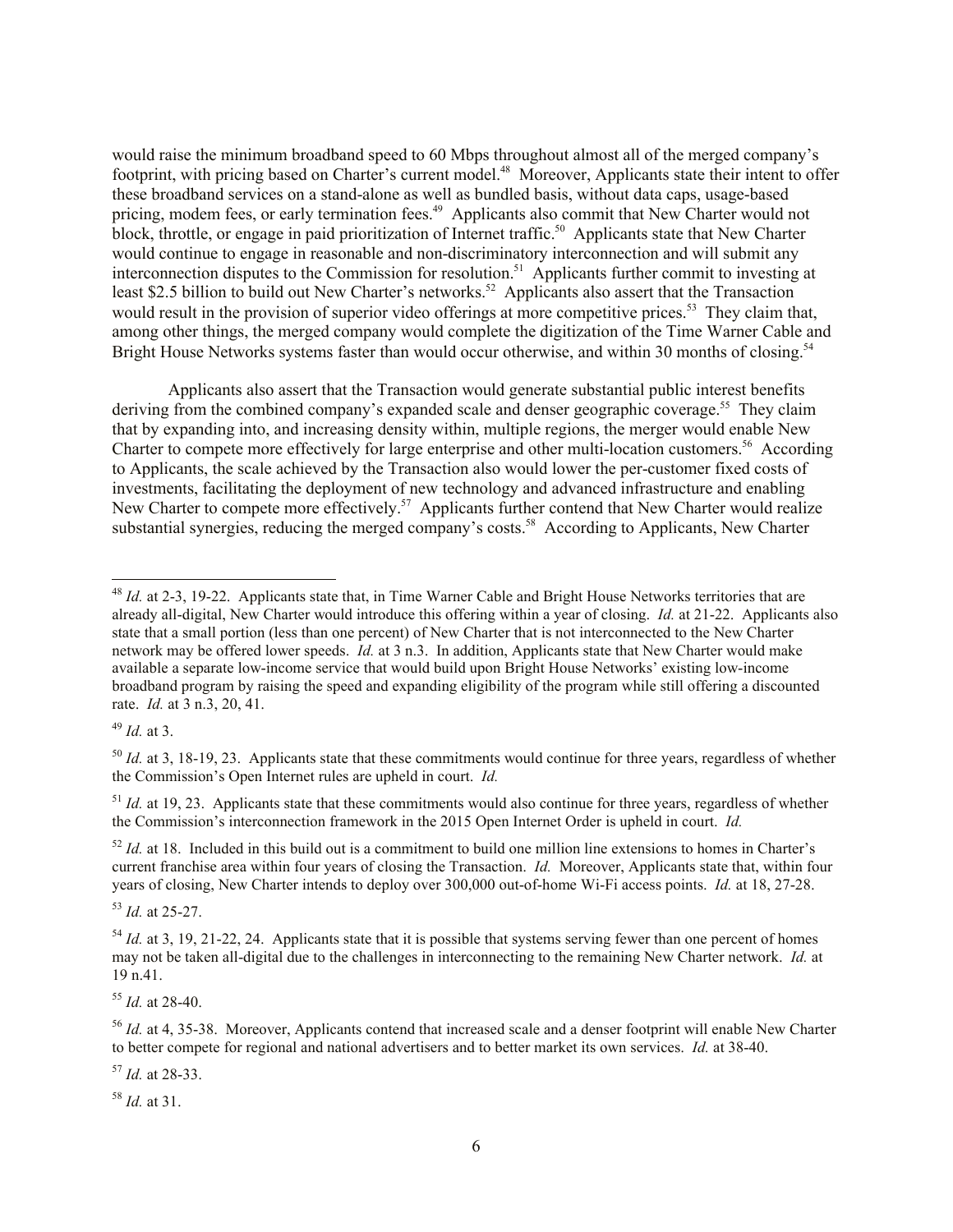would thus have the resources and incentives to invest in providing superior services to consumers, online video distributors ("OVDs"), and edge providers.<sup>59</sup>

And finally, according to Applicants, the combined company would build on each individual company's commitments to customer service and good corporate citizenship, and would bring previously outsourced jobs back to the United States.<sup>60</sup>

In addition to citing affirmative public interest benefits, Applicants claim that the Transaction would not result in any public interest harms. Applicants first contend that the Transaction raises no horizontal concerns because the Applicants serve distinct geographic areas.<sup>61</sup> Specifically, Applicants state that less than one percent of the census blocks that make up New Charter's footprint contain customers of more than one of the merging companies, and in the census blocks where there is such overlap, the merging companies generally serve different areas.<sup>62</sup>

According to Applicants, the Transaction also would not cause any harm to the content distribution marketplace, either with respect to edge providers or traditional video programmers and distributors. In particular, Applicants assert that New Charter would not have any incentive to foreclose OVDs or other edge providers; instead, they claim, New Charter would have incentives to promote OVDs to expand subscribership to its broadband network, which, according to Applicants, generates much higher margins than the combined company's video business.<sup>63</sup> Applicants also contend that New Charter would lack the ability to engage successfully in a foreclosure strategy, as it would have at least 2.5 million fewer broadband subscribers than Comcast Corporation serves today, and would serve only approximately 17 percent of MVPD subscribers nationwide, making it the third-largest MVPD.<sup>64</sup> Moreover, Applicants assert that the Transaction would not have a substantial effect on the top designated market areas ("DMAs") because New Charter would add a substantial presence in only three DMAs where Time Warner Cable or Bright House Networks do not already have a presence (Boston, Atlanta, and Minneapolis), and in each, Comcast would remain the largest market participant by far.<sup>65</sup>

Applicants further state that the Transaction does not raise vertical concerns because the merged company would not own any controlling interests in nationwide broadcast or cable networks.<sup>66</sup> According to Applicants, New Charter would not be a significant owner of content, and the programming controlled by the merging entities is limited to various local and regional networks.<sup>67</sup> Applicants assert

 $\overline{\phantom{a}}$ 

<sup>61</sup> *Id.* at 42-43.

<sup>63</sup> *Id.* at 48-49.

<sup>64</sup> *Id.* at 6, 54-56. Moreover, Applicants contend that the relevant industries in which New Charter would operate are, and will remain, competitive and dynamic. *Id.* at 59-61.

 $^{65}$  *Id.* at 5. Applicants state that New Charter would be the largest MVPD in four of the top 20 DMAs — Los Angeles, Tampa-St. Petersburg, Orlando-Daytona-Melbourne, and Cleveland-Akron/Canton — the same DMAs in which Time Warner Cable and Bright House Networks already have the largest presence. *Id.* at 47 & n.120.

<sup>66</sup> *Id.* at 50-54, 58-59.

<sup>67</sup> *Id.* at 52.

<sup>59</sup> *Id.* at 28-30.

<sup>60</sup> *Id.* at 20, 40-42.

 $62$  *Id.* at 42-43. Specifically, Applicants state that two or more of the Applicants have a residential broadband customer in the same census block in 617 of the 1,350,503 census blocks where the three companies have residential broadband customers. *Id.* at 42 n.102.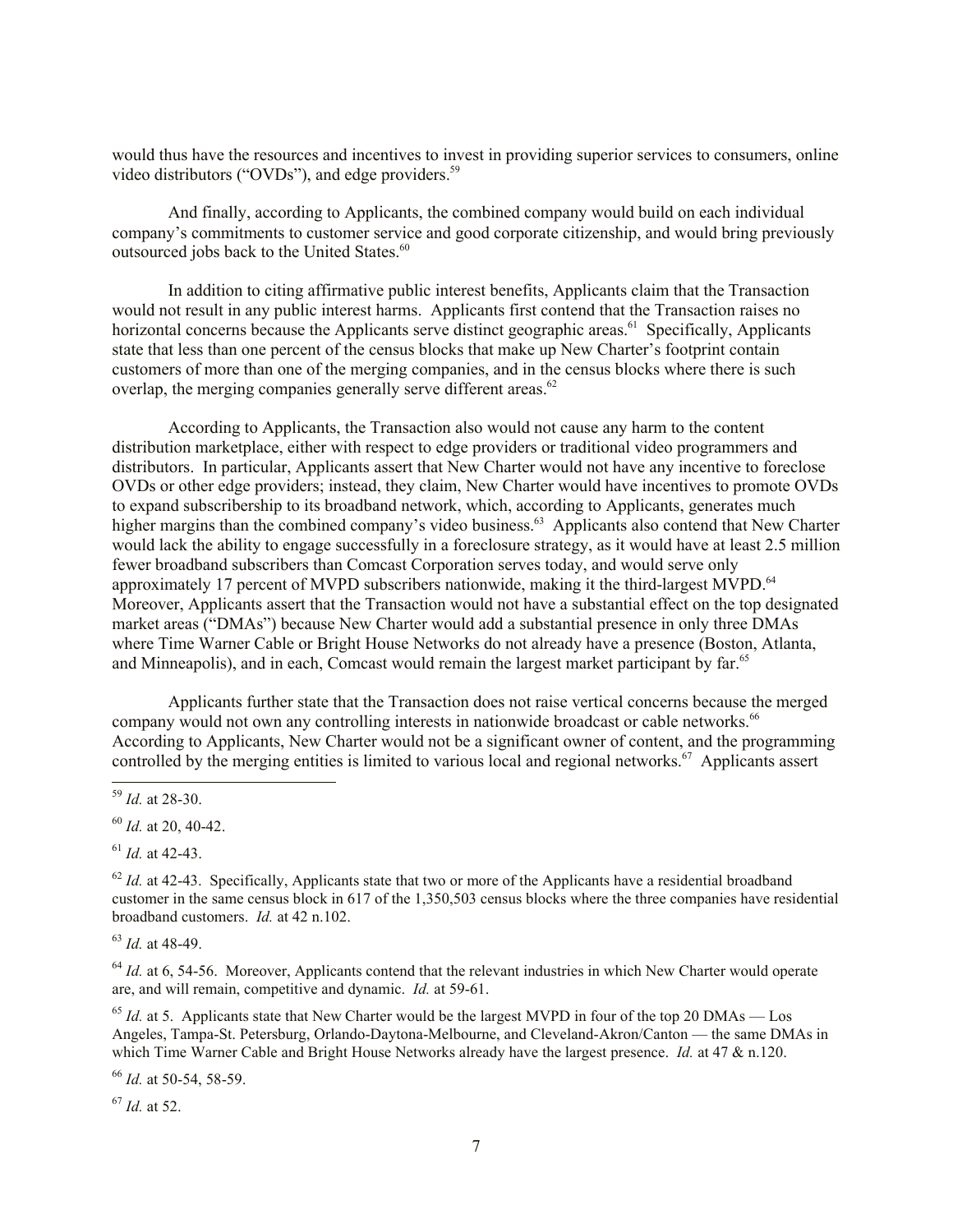that the minority interests held by Liberty Broadband and Advance/Newhouse in New Charter would not impact New Charter's programming decisions.<sup>68</sup> According to Applicants, because New Charter would have no economic interest in Liberty Broadband, Advance/Newhouse, or any of those two entities' affiliates, New Charter would have no financial stake in the success of programming affiliated with those entities.<sup>69</sup> In addition, Applicants state that "given the limited nature and quantity of programming affiliated with Liberty Broadband and Advance/Newhouse, neither has any incentive to take actions that conflict with New Charter's best interests."<sup>70</sup>

Finally, Applicants state that the Transaction would not result in the violation of any provisions of the Communications Act or the Commission's rules.<sup>71</sup>

### **TRANSFER OF CONTROL APPLICATIONS**

The file numbers and call signs of the Charter, Time Warner Cable, and Bright House Networks facilities that are the subject of the transfer of control applications are listed in the Attachment to this Public Notice. Interested parties should refer to the transfer of control applications for a listing of the licenses. Parties should be aware that additional applications may have to be filed to identify any additional licenses and other authorizations in the services noted. Applicants have requested that the Commission's grant of consent to the transfer of control of the licenses and other authorizations include the authority for Charter Communications, Inc. to acquire control of (1) any licenses and other authorizations issued to Applicants or any of their subsidiaries or affiliates during the Commission's consideration of the applications and the period required for the consummation of the proposed Transaction following approval; and (2) applications filed by Applicants or their subsidiaries or affiliates and that are pending at the time of the proposed Transaction.<sup>72</sup>

## **EX PARTE STATUS OF THIS PROCEEDING**

As set forth in the Public Notice opening the docket,<sup>73</sup> this proceeding will be governed by the permit-but-disclose *ex parte* procedures that are applicable to non-restricted proceedings under section 1.1206 of the Commission's rules.<sup>74</sup> Parties making oral *ex parte* presentations are reminded that they must file notice of the presentations which must contain, with regard to material already in the written record, either a succinct summary of the matters discussed or a citation providing the page or paragraph number in the party's written submission(s) where the matters discussed can be found, and with regard to any new information, a summary of the new data and arguments presented.<sup>75</sup> Memoranda must contain a

 $\overline{\phantom{a}}$ 

 $^{72}$  *Id.* at 62.

<sup>73</sup> *Commission Opens Docket for Proposed Transfer of Control of Time Warner Cable, Inc. and Charter Communications Inc.,* MB Docket No. 15-149, Public Notice, DA 15-733 (MB, rel. June 23, 2015).

<sup>74</sup> 47 C.F.R. § 1.1206.

<sup>75</sup> An *ex parte* presentation is any communication (spoken or written) directed to the merits or outcome of a proceeding made to a Commissioner, a Commissioner's assistant, or other decision-making staff member, that, if written, is not served on the other parties to the proceeding, or, if oral, is made without an opportunity for all parties to be present. *See id.* § 1.1202(a)-(c).

<sup>68</sup> *Id.* at 53.

<sup>69</sup> *Id.*

<sup>70</sup> *Id.* at 53 n.146.

<sup>71</sup> *Id.* at 61.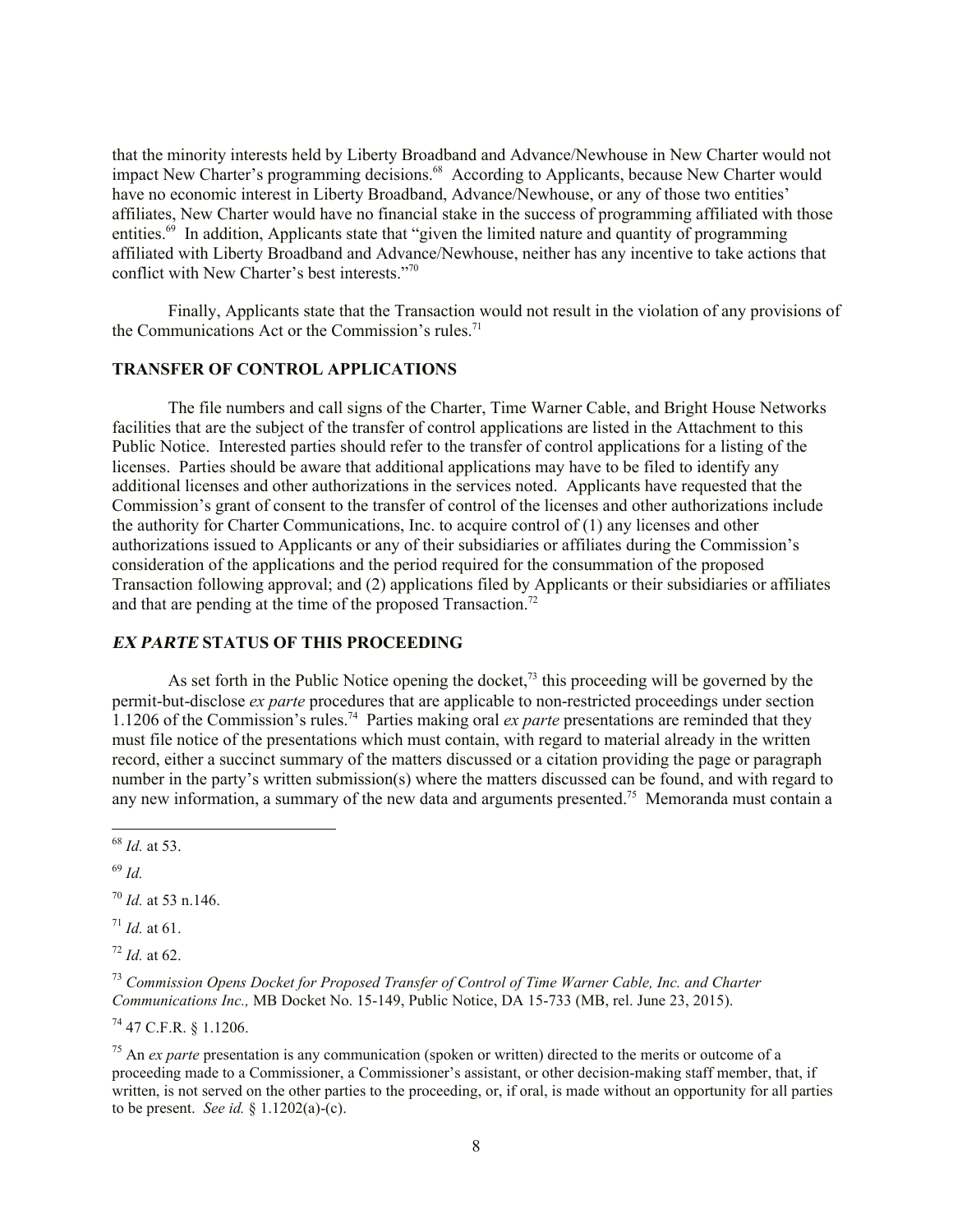summary of the substance of the *ex parte* presentation and not merely a listing of the subjects discussed. More than a one or two sentence description of the views and arguments presented is generally required. All of the disclosure requirements pertaining to oral and written *ex parte* presentations are set forth in section  $1.1206(b)$ .<sup>76</sup> Requests for exemptions from the disclosure requirement pursuant to section 1.1204(a)(9)<sup>77</sup> may be made to Jonathan Sallet at (202) 418-1700 or Owen Kendler at (202) 418-1758.

#### **REQUESTS FOR EX PARTE MEETINGS**

All requests for meetings with Commission staff regarding this Docket should be made online using the link at https://transition.fcc.gov/transaction/charter-twc-bhn\_exparte-meeting-request/. Those who lack Internet access may direct their requests to Natividad Persaud, Wireline Competition Bureau, at (202) 418-1604.

### **GENERAL INFORMATION**

One copy of each *ex parte* submission, which should include a reference to MB Docket No. 15-149, must be delivered electronically, by e-mail or facsimile, or if delivered as paper copy, by hand or messenger delivery, by commercial overnight courier, or by first-class or overnight U.S. Postal Service mail, to: (1) Vanessa Lemmé, Industry Analysis Division, Media Bureau, at Vanessa.Lemme@fcc.gov, (202) 418-2611 (phone), or 418-2053 (facsimile); (2) Marcia Glauberman, Industry Analysis Division, Media Bureau, at Marcia.Glauberman@fcc.gov or (202) 418-7046; (3) Adam Copeland, Competition Policy Division, Wireline Competition Bureau, at Adam.Copeland@fcc.gov; (4) Jim Bird, Office of General Counsel, at TransactionTeam@fcc.gov or (202) 418-1234 (facsimile); (5) Elizabeth McIntyre, Wireline Competition Bureau, at Elizabeth.McIntyre@fcc.gov; (6) Jeff Tobias, Wireless Telecommunications Bureau, at Jeff.Tobias@fcc.gov, (202) 418-1617 (phone), or (202) 418-7447 (facsimile); and (7) each Commissioner or Commission employee who attended or otherwise participated in the *ex parte* meeting.

Any submission that is e-mailed to the persons listed above should include in the subject line of the e-mail: (1) MB Docket No. 15-149; (2) the name of the submitting party; and (3) a brief description of the title identifying the type of document being submitted (*e.g.*, MB Docket No. 15-149, Charter Communications, Inc., *Ex Parte* Notice).

*People with Disabilities*. To request materials in accessible formats for people with disabilities (Braille, large print, electronic files, audio format), send an e-mail to  $fcc504@$  fcc.gov or call the Consumer & Governmental Affairs Bureau at (202) 418-0530 (voice), or (202) 418-0432 (TTY).

*Availability of Documents.* Documents in this proceeding will be available for public inspection and copying during business hours at the FCC Reference Information Center, Portals II, 445 12<sup>th</sup> Street, SW, Room CY-A257, Washington, DC 20554. The Application is also available electronically through the Commission's ECFS, which may be accessed on the Commission's Internet website at http://www.fcc.gov. Additional information regarding the proposed transaction will be available on the FCC's Office of General Counsel's transaction website, https://www.fcc.gov/transaction/charter-twcbhn, which will contain an unofficial listing and electronic copies of materials in this Docket.

 $\overline{a}$ 

<sup>76</sup> *See id.* § 1.1206(b).

<sup>77</sup> *See id.* § 1.1204(a)(9).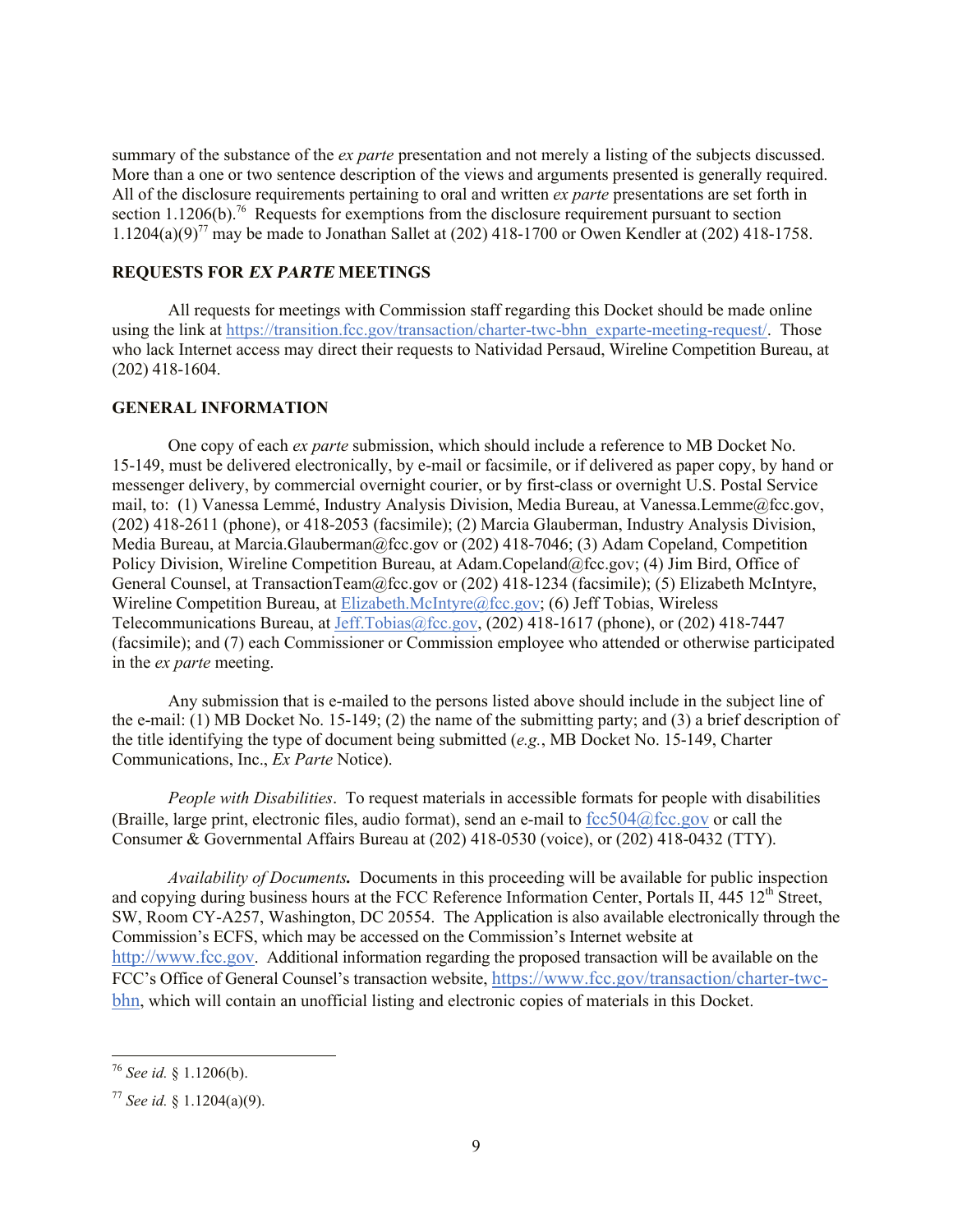*Further Information*. For further information, contact Marcia Glauberman, Media Bureau, (202) 418-7046, or Adam Copeland, Wireline Competition Bureau, (202) 418-1037. Press inquiries should be directed to Janice Wise, Media Bureau, (202) 418-8165. TTY: (202) 418-2555 or (888) 835-5322.

**-FCC-**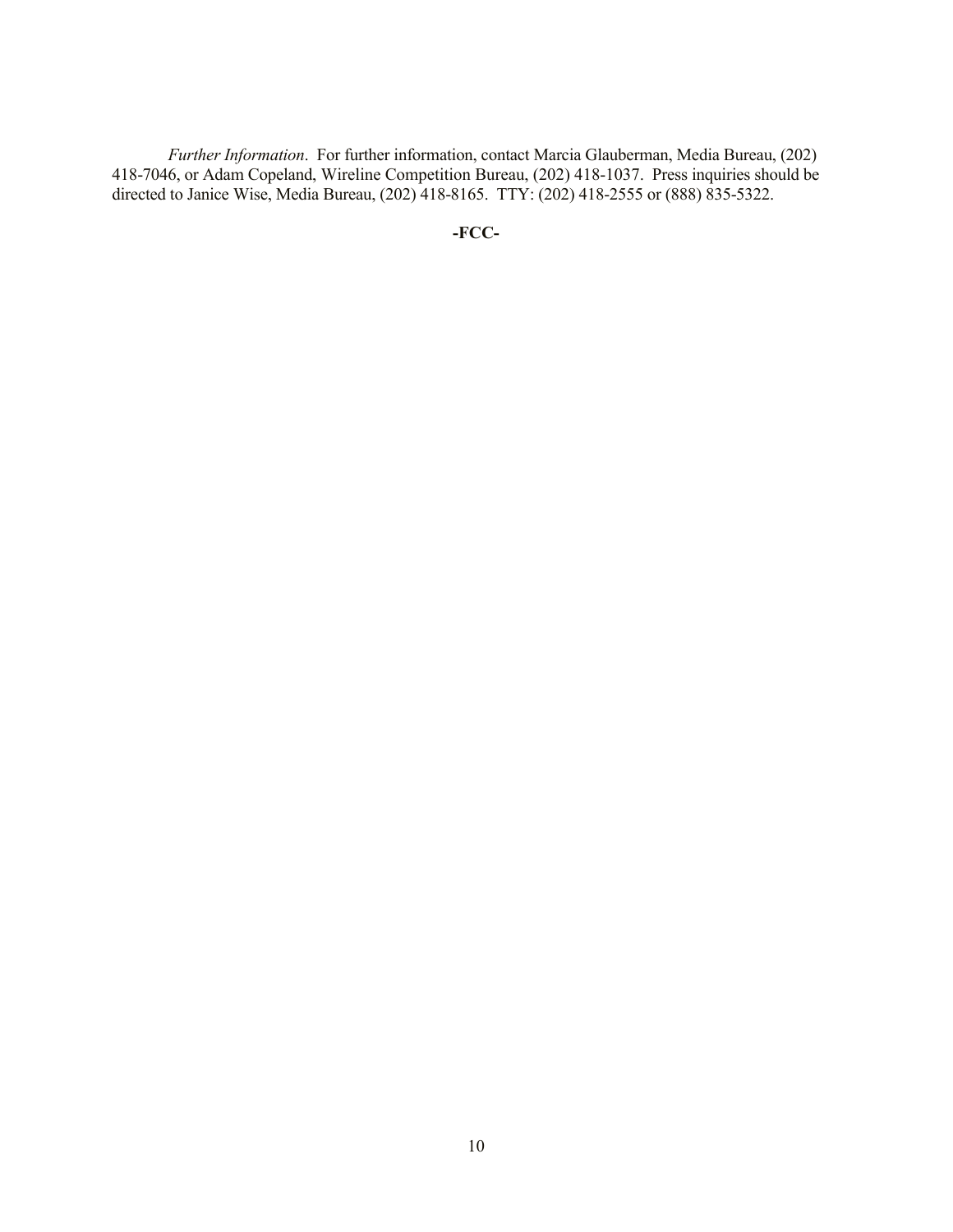# **ATTACHMENT**

# **CHARTER TO CHARTER LICENSES AND AUTHORIZATIONS**

# **Part 78 – Cable Television Relay Service (CARS)**

| File No.          | <b>Licensee</b>                     | <b>Call Sign</b> |
|-------------------|-------------------------------------|------------------|
| CAR-20150630AA-09 | CC VIII Operating, LLC              | KQQ-26           |
| CAR-20150630AB-09 | CC VIII Operating, LLC              | <b>WLY-689</b>   |
| CAR-20150630AC-09 | CC VIII Operating, LLC              | <b>WLY-669</b>   |
| CAR-20150630AD-09 | Charter Cable Partners, LLC         | <b>WLY-637</b>   |
| CAR-20150630AF-09 | Bresnan Communications, LLC         | <b>WHZ-634</b>   |
| CAR-20150630AG-09 | Bresnan Communications, LLC         | <b>WHZ-748</b>   |
| CAR-20150630AH-09 | Bresnan Communications, LLC         | <b>WLY-332</b>   |
| CAR-20150630AI-09 | Bresnan Communications, LLC         | <b>WLY-861</b>   |
| CAR-20150630AJ-09 | Bresnan Communications, LLC         | <b>WLY-914</b>   |
| CAR-20150630AK-09 | CCO SoCal I, LLC                    | <b>WAM-603</b>   |
| CAR-20150630AL-09 | CCO SoCal I, LLC                    | <b>WAM-609</b>   |
| CAR-20150630AM-09 | CCO SoCal I, LLC                    | <b>WHZ-899</b>   |
| CAR-20150630AN-09 | CCO SoCal I, LLC                    | <b>WSA-52</b>    |
| CAR-20150630AO-09 | CCO SoCal I, LLC                    | <b>WSJ-78</b>    |
| CAR-20150630AP-09 | CCO SoCal I, LLC                    | <b>WGV-505</b>   |
| CAR-20150630AQ-09 | CCO SoCal I, LLC                    | <b>WHZ-511</b>   |
| CAR-20150630AR-09 | CCO SoCal I, LLC                    | <b>WHZ-662</b>   |
| CAR-20150630AS-09 | CCO SoCal I, LLC                    | <b>WHZ-764</b>   |
| CAR-20150630AT-09 | CCO SoCal I, LLC                    | $WBW-21$         |
| CAR-20150630AU-09 | Falcon Cable Systems Company II, LP | <b>WHZ-856</b>   |
| CAR-20150630AV-09 | Falcon Cable Systems Company II, LP | <b>WHZ-645</b>   |
| CAR-20150630AW-09 | Falcon Cable Systems Company II, LP | <b>WLY-695</b>   |
| CAR-20150630AX-09 | Falcon Cable Systems Company II, LP | <b>WHZ-632</b>   |
| CAR-20150630AY-09 | Falcon Community Venture I, LP      | <b>WAY-753</b>   |
| CAR-20150630AZ-09 | Falcon Community Venture I, LP      | <b>WHZ-908</b>   |
| CAR-20150630BA-09 | Falcon Community Venture I, LP      | <b>WLY-441</b>   |
| CAR-20150630BB-09 | Falcon Community Venture I, LP      | <b>WLY-446</b>   |
| CAR-20150630BC-09 | Falcon Video Communications L.P.    | <b>WGJ-868</b>   |
| CAR-20150630BD-09 | Rifkin Acquisition Partners, LLC    | <b>WGZ-305</b>   |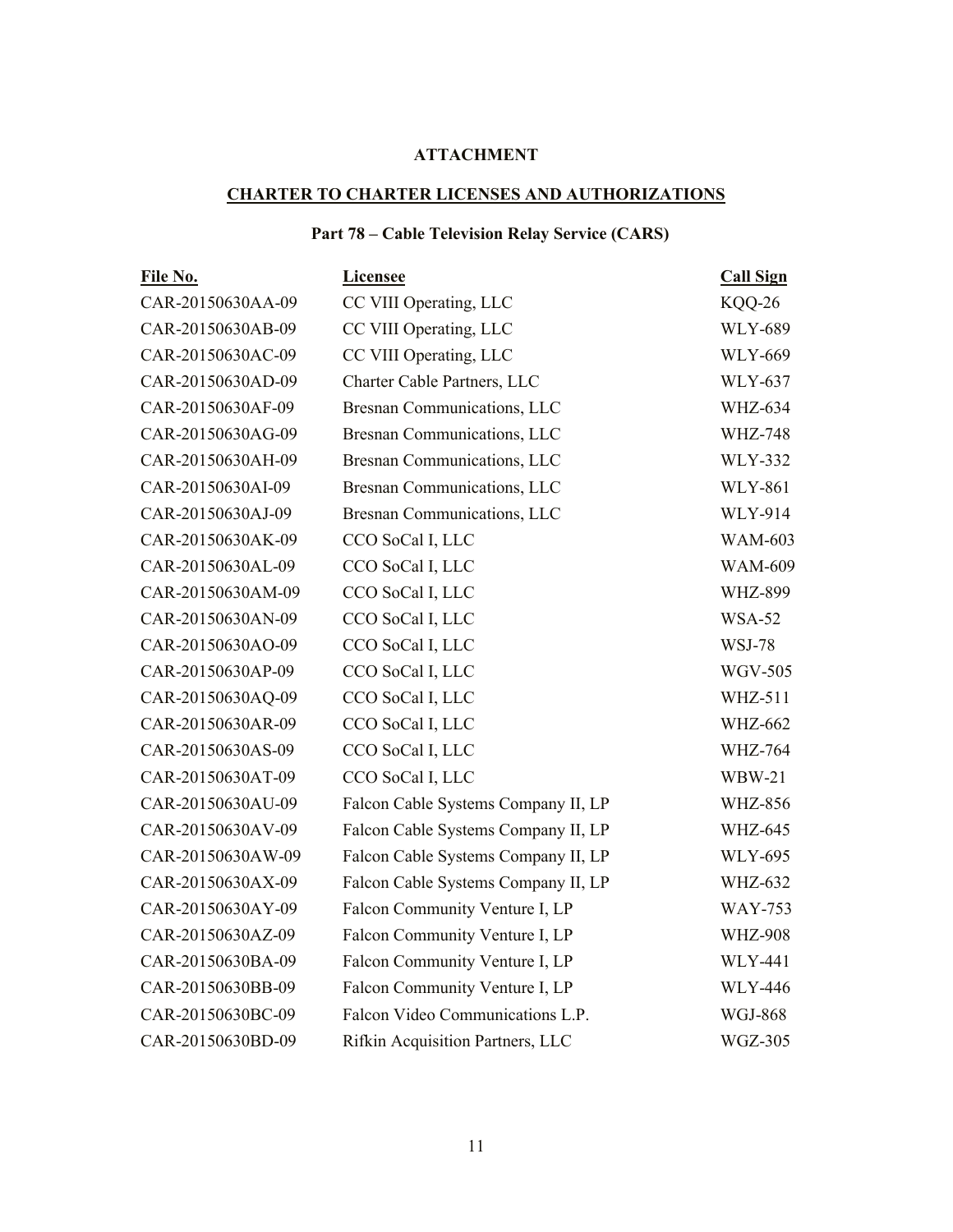#### **Parts 27, 87, 90 and 101 – Private Wireless Licenses**

| File No.   | <b>Licensee</b>                              | <b>Lead Call Sign</b> |
|------------|----------------------------------------------|-----------------------|
| 0006844362 | <b>Charter Communications Operating, LLC</b> | WQRJ765               |
| 0006846098 | Bresnan Communications, LLC                  | WNKK403               |
| 0006844566 | CC Michigan, LLC                             | WQLA501               |
| 0006845163 | <b>Charter Communications, LLC</b>           | WQLA212               |
| 0006844904 | CCO SoCal I, LLC                             | WQKG921               |
| 0006845110 | Falcon Cable Systems Co. II, LP              | WQKG920               |
| 0006845141 | Plattsburgh Cablevision Inc.                 | <b>KVE945</b>         |
| 0006845195 | Charter Communications, LLC                  | WQTA660               |
| 0006854019 | Charter Communications, Inc.                 | WQRA689               |
|            |                                              |                       |

### **Part 63 – Domestic Section 214 Authority**

## **Blanket Domestic Section 214 Authority**

Charter Fiberlink – Alabama Charter Fiberlink CA-CCO Bresnan Broadband of Colorado Charter Fiberlink CT-CCO Charter Fiberlink – Georgia Charter Fiberlink – Illinois Charter Fiberlink LA-CCO Charter Fiberlink MA-CCO Charter Fiberlink – Michigan Charter Fiberlink CC VIII Charter Fiberlink CCO Charter Fiberlink MS-CCVI, LLC Charter Fiberlink – Missouri Bresnan Broadband of Montana Bresnan Digital Services Charter Fiberlink – Nebraska Charter Fiberlink NV-CCVII Charter Fiberlink NH-CCO Charter Fiberlink NY-CCO Charter Fiberlink NC-CCO Charter Fiberlink OR-CCVII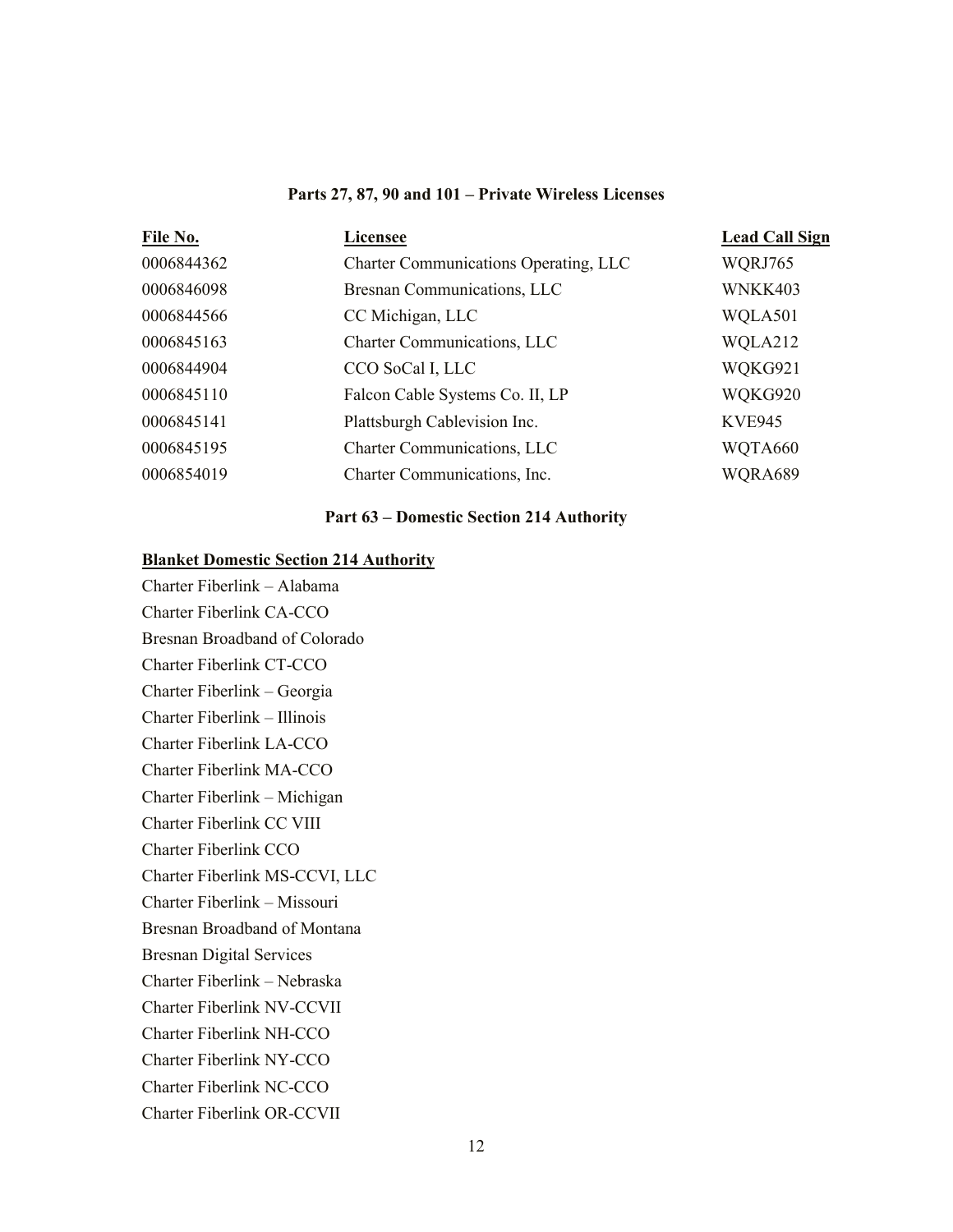# **Blanket Domestic Section 214 Authority**

Charter Fiberlink SC-CCO Charter Fiberlink – Tennessee Charter Fiberlink TX-CCO Bresnan Broadband of Utah, LLC Charter Fiberlink VT-CCO Charter Fiberlink VA-CCO Charter Fiberlink WA-CCVII Bresnan Broadband of Wyoming

# **Section 214 Authorizations**

# **Part 63 – International Section 214 Authorizations**

| File No.                                   | <b>Authorization Holder</b>    | <b>Authorization Number</b> |
|--------------------------------------------|--------------------------------|-----------------------------|
| ITC-T/C-20150625-00159                     | CC Fiberlink, LLC              | ITC-214-20030127-00070      |
| ITC-T/C-20150625-00158                     | CCO Fiberlink, LLC             | ITC-214-20060309-00144      |
| ITC-T/C-20150625-00157 CCVII Fiberlink LLC |                                | ITC-214-20060309-00145      |
| ITC-T/C-20150625-00156                     | Charter Fiberlink CC VIII, LLC | ITC-214-20090313-00122      |
| ITC-T/C-20150625-00154                     | Bresnan Digital Services, LLC  | ITC-214-20061117-00525      |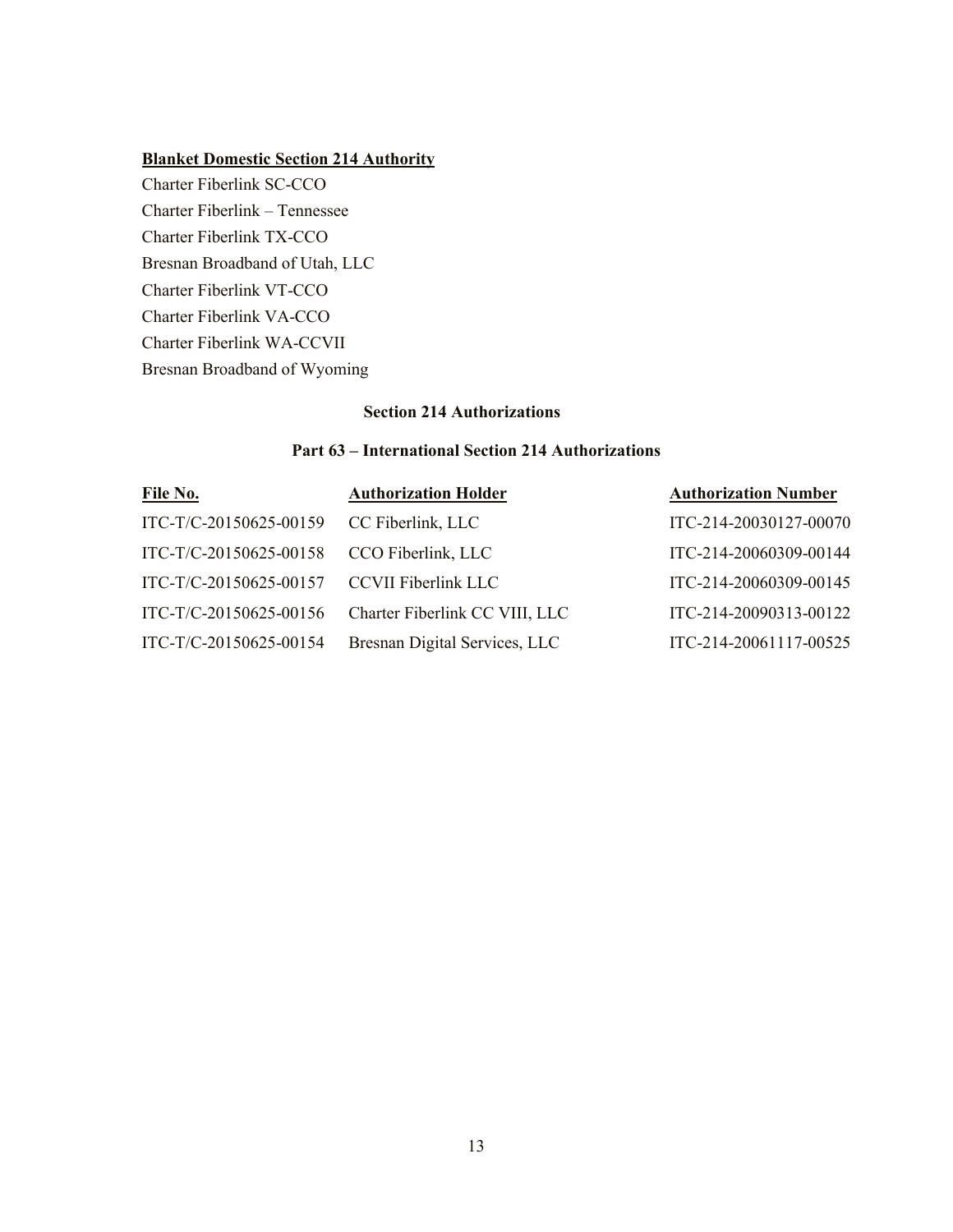# **TIME WARNER CABLE TO CHARTER LICENSES AND AUTHORIZATIONS**

| <b>Part 78 – Cable Television Relay Service (CARS)</b> |  |  |  |
|--------------------------------------------------------|--|--|--|
|--------------------------------------------------------|--|--|--|

| File No.          | <b>Licensee</b>                     | <b>Call Sign</b> |
|-------------------|-------------------------------------|------------------|
| CAR-20150630BE-09 | Oceanic Time Warner Cable, LLC      | <b>WAE-470</b>   |
| CAR-20150630BF-09 | Oceanic Time Warner Cable, LLC      | <b>WAE-478</b>   |
| CAR-20150630BG-09 | Oceanic Time Warner Cable, LLC      | <b>WAX-743</b>   |
| CAR-20150630BH-09 | Oceanic Time Warner Cable, LLC      | <b>WBM-742</b>   |
| CAR-20150630BI-09 | Oceanic Time Warner Cable, LLC      | <b>WBM-744</b>   |
| CAR-20150630BJ-09 | Oceanic Time Warner Cable, LLC      | <b>WLY-376</b>   |
| CAR-20150630BK-09 | Oceanic Time Warner Cable, LLC      | <b>WLY-402</b>   |
| CAR-20150630BL-09 | Oceanic Time Warner Cable, LLC      | <b>WLY-415</b>   |
| CAR-20150630BM-09 | Oceanic Time Warner Cable, LLC      | WLY-713          |
| CAR-20150630BN-09 | Time Warner Cable Pacific West LLC  | KB-60101         |
| CAR-20150630BO-09 | Time Warner Cable Pacific West LLC  | KD-55007         |
| CAR-20150630BP-09 | Time Warner Cable Pacific West LLC  | <b>WAE-606</b>   |
| CAR-20150630BQ-09 | Time Warner Cable Pacific West LLC  | <b>WHZ-293</b>   |
| CAR-20150630BR-09 | Time Warner Cable Pacific West LLC  | <b>WHZ-301</b>   |
| CAR-20150630BS-09 | Time Warner Cable Pacific West LLC  | <b>WLY-269</b>   |
| CAR-20150630BT-09 | Time Warner Cable Pacific West LLC  | <b>WLY-662</b>   |
| CAR-20150630BU-09 | Time Warner Cable Pacific West LLC  | <b>WLY-893</b>   |
| CAR-20150630BV-09 | Time Warner Cable Midwest, LLC      | KD-55034         |
| CAR-20150701AA-09 | Time Warner Cable Northeast LLC     | KB-60127         |
| CAR-20150701AB-09 | Time Warner Cable Northeast LLC     | KD-55003         |
| CAR-20150701AC-09 | Time Warner Cable Northeast LLC     | KD-55027         |
| CAR-20150701AD-09 | Time Warner Cable Northeast LLC     | KD-55031         |
| CAR-20150701AE-09 | Time Warner Cable Northeast LLC     | <b>WLY-609</b>   |
| CAR-20150701AF-09 | Time Warner Cable Northeast LLC     | <b>WLY-852</b>   |
| CAR-20150701AG-09 | Time Warner Cable New York City LLC | KD-55028         |
| CAR-20150701AH-09 | Time Warner Cable Southeast LLC     | KD-55024         |
| CAR-20150701AI-09 | Time Warner Cable Southeast LLC     | KD-55026         |
| CAR-20150701AJ-09 | Time Warner Cable Southeast LLC     | <b>WLY-235</b>   |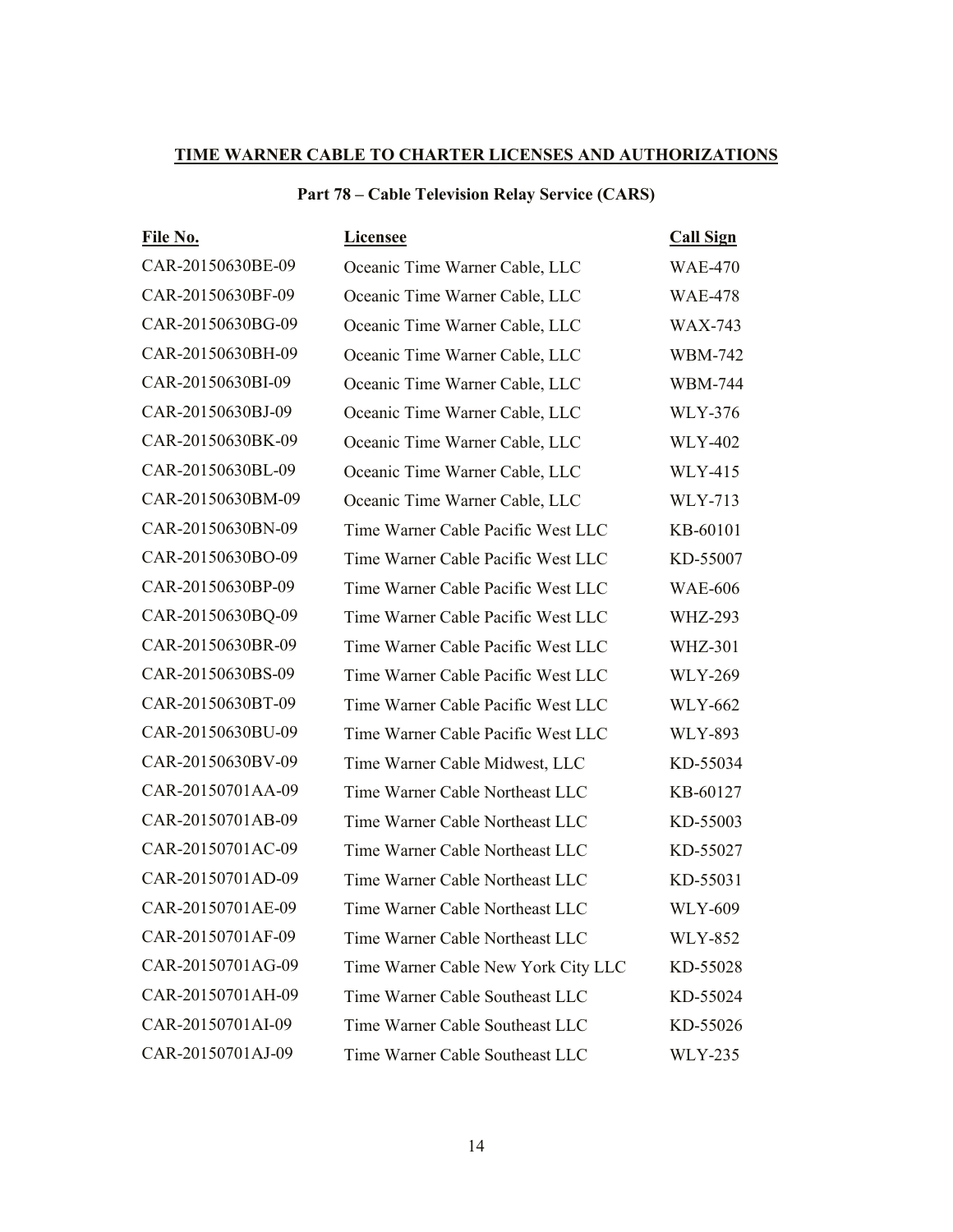# **Parts 87, 90 and 101 – Private Wireless Licenses**

| File No.   | <b>Licensee</b>                     | <b>Lead Call Sign</b> |
|------------|-------------------------------------|-----------------------|
| 0006842582 | Oceanic Time Warner Cable LLC       | WQQS791               |
| 0006842587 | Time Warner Cable Enterprises LLC   | WQJU341               |
| 0006842589 | Time Warner Cable Midwest LLC       | WPAJ330               |
| 0006842592 | Time Warner Cable New York City LLC | <b>WPOB447</b>        |
| 0006842596 | Time Warner Cable Northeast LLC     | KP3939                |
| 0006842599 | Time Warner Cable Pacific West LLC  | KBL655                |
| 0006842601 | Time Warner Cable Southeast LLC     | <b>KTK417</b>         |

# **Part 25 – Satellite Communications Licenses**

| File No.               | <b>Licensee</b>                     | <b>Call Sign</b> |
|------------------------|-------------------------------------|------------------|
| SES-T/C-20150701-00438 | Time Warner Cable Southeast LLC     | E020012          |
|                        |                                     | E020045          |
|                        |                                     | E070058          |
|                        |                                     | E070059          |
|                        |                                     | E070060          |
| SES-T/C-20150701-00439 | Time Warner Cable Northeast LLC     | E020046          |
|                        |                                     | E020162          |
|                        |                                     | E030142          |
|                        |                                     | E040258          |
|                        |                                     | E040450          |
|                        |                                     | E050253          |
| SES-T/C-20150701-00440 | Time Warner Cable Texas LLC         | E120088          |
|                        |                                     | E140111          |
| SES-T/C-20150701-00441 | Time Warner Cable Midwest LLC       | E020130          |
|                        |                                     | E040257          |
| SES-T/C-20150701-00442 | Time Warner Cable New York City LLC | E010308          |
| SES-T/C-20150701-00443 | Oceanic Time Warner Cable LLC       | E080200          |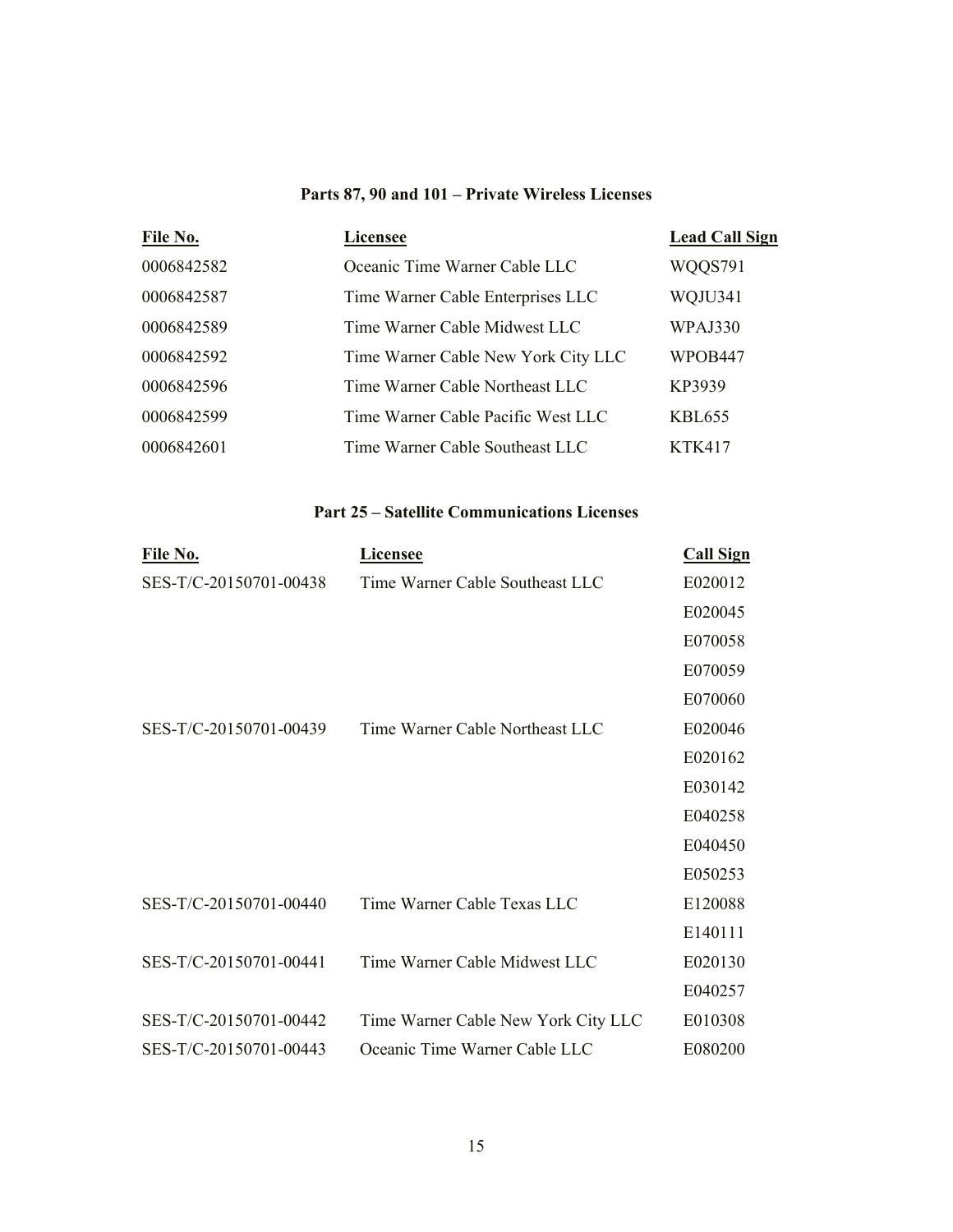#### **Section 214 Authorizations**

#### **Part 63 – Domestic Section 214 Authority**

#### **Blanket Domestic Section 214 Authority**

Time Warner Cable Business LLC DukeNet Communications, LLC Time Warner Cable Information Services (Alabama), LLC Time Warner Cable Information Services (Arizona), LLC Time Warner Cable Information Services (California), LLC Time Warner Cable Information Services (Colorado), LLC Time Warner Cable Information Services (Hawaii), LLC Time Warner Cable Information Services (Idaho), LLC Time Warner Cable Information Services (Illinois), LLC Time Warner Cable Information Services (Indiana), LLC Time Warner Cable Information Services (Kansas), LLC Time Warner Cable Information Services (Kentucky), LLC Time Warner Cable Information Services (Maine), LLC Time Warner Cable Information Services (Massachusetts), LLC Time Warner Cable Information Services (Michigan), LLC Time Warner Cable Information Services (Missouri), LLC Time Warner Cable Information Services (Nebraska), LLC Time Warner Cable Information Services (New Hampshire), LLC Time Warner Cable Information Services (New Jersey), LLC Time Warner Cable Information Services (New Mexico), LLC Time Warner Cable Information Services (New York), LLC Time Warner Cable Information Services (North Carolina), LLC Time Warner Cable Information Services (Ohio), LLC Time Warner Cable Information Services (Pennsylvania), LLC Time Warner Cable Information Services (South Carolina), LLC Time Warner Cable Information Services (Tennessee), LLC Time Warner Cable Information Services (Texas), LLC Time Warner Cable Information Services (Virginia), LLC Time Warner Cable Information Services (Washington), LLC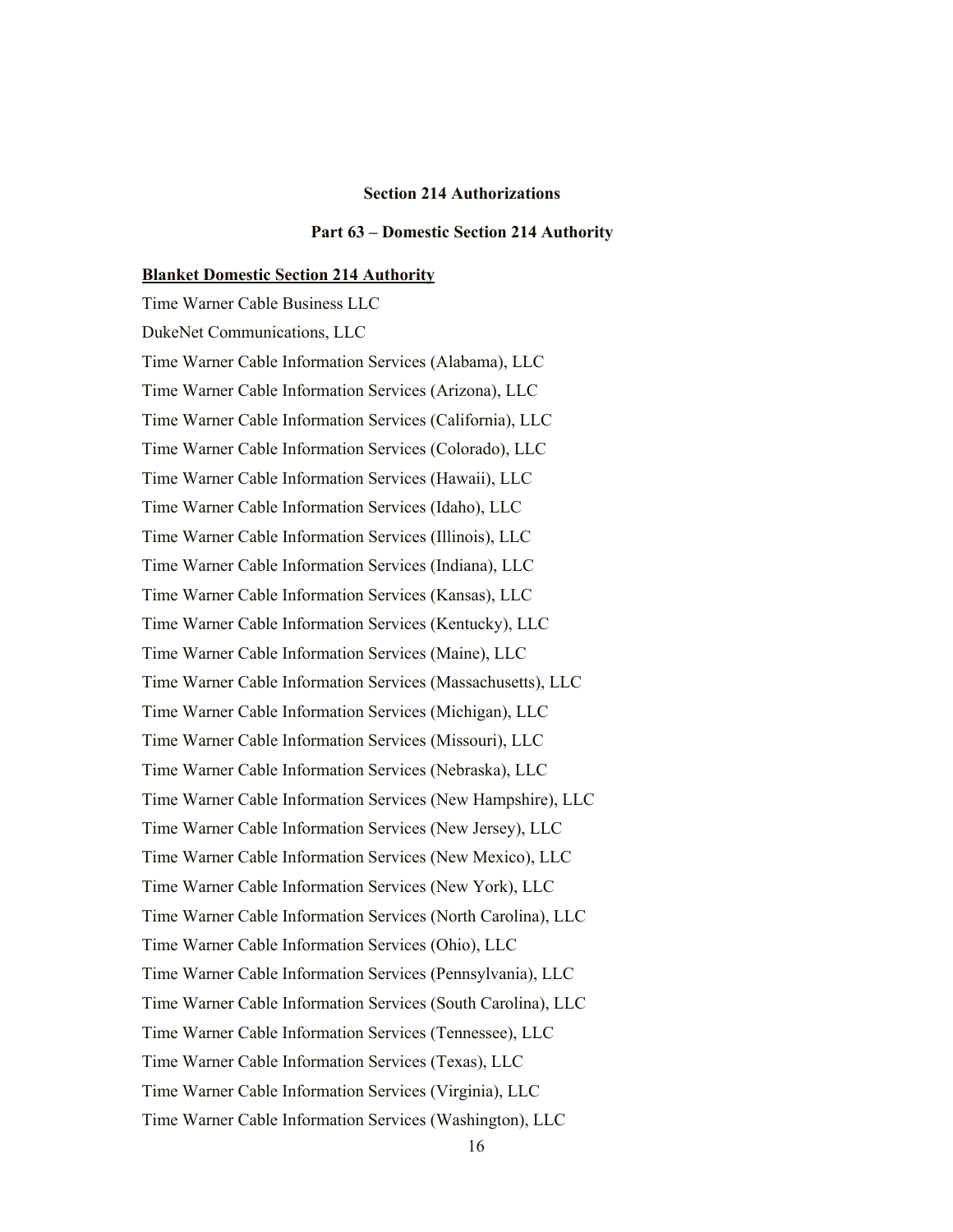# **Blanket Domestic Section 214 Authority**

Time Warner Cable Information Services (West Virginia), LLC Time Warner Cable Information Services (Wisconsin), LLC

# **Part 63 – International Section 214 Authorizations**

| <u>File No.</u>        | <b>Authorization Holder</b>   | <b>Authorization Number</b> |
|------------------------|-------------------------------|-----------------------------|
| ITC-T/C-20150702-00164 | - TWCIS HoldCo LLC            | ITC-214-20030117-00043      |
| ITC-T/C-20150702-00165 | Insight Midwest Holdings, LLC | ITC-214-20040723-00514      |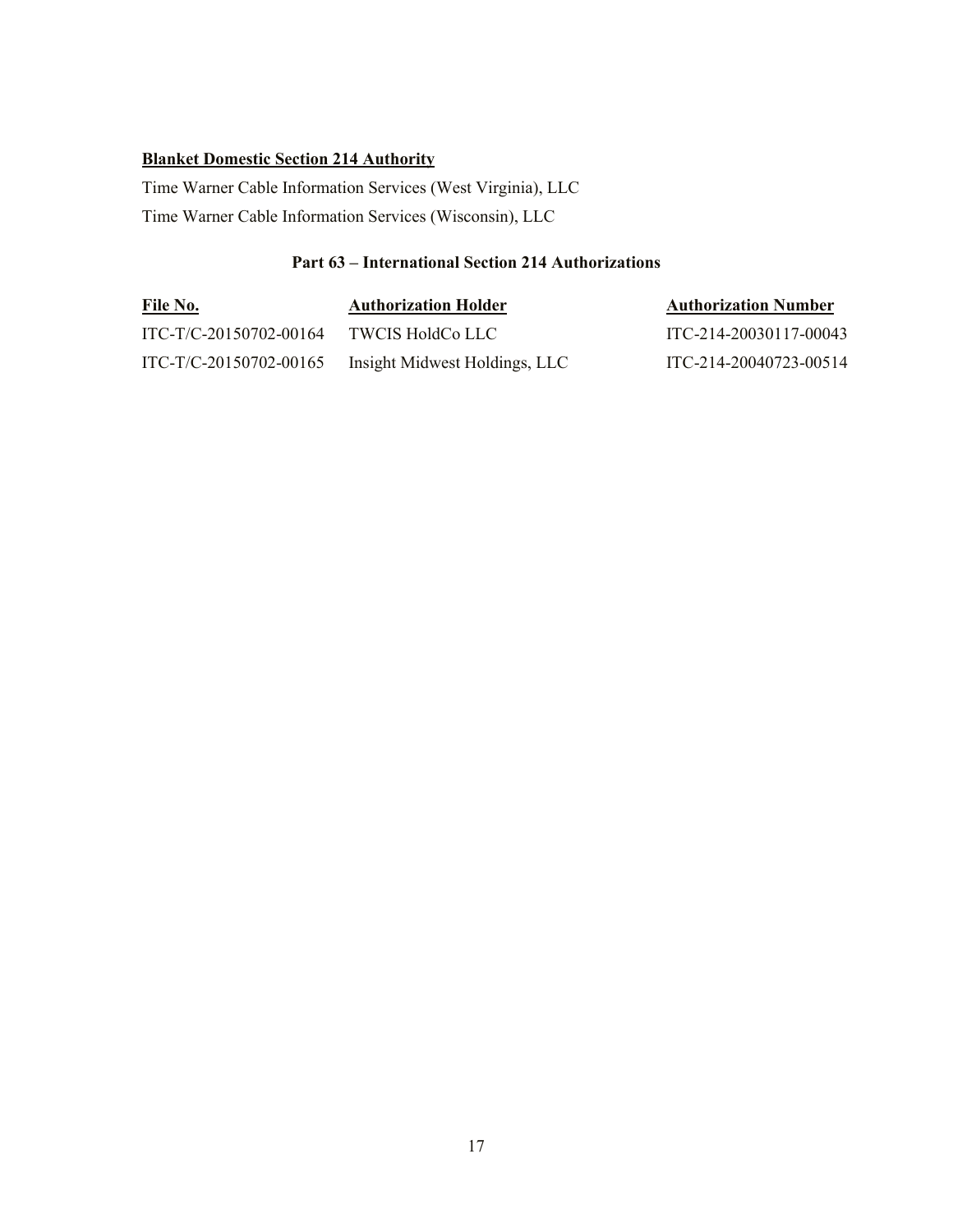## **BRIGHT HOUSE NETWORKS TO CHARTER LICENSES AND AUTHORIZATIONS**

# **Part 78 – Cable Television Relay Service (CARS)**

| File No.          | <b>Licensee</b>            | <b>Call Sign</b> |
|-------------------|----------------------------|------------------|
| CAR-20150701AK-09 | Bright House Networks, LLC | KA-80616         |
| CAR-20150701AL-09 | Bright House Networks, LLC | KD-55009         |
| CAR-20150701AM-09 | Bright House Networks, LLC | KD-55011         |
| CAR-20150701AN-09 | Bright House Networks, LLC | WHZ-396          |
| CAR-20150701AO-09 | Bright House Networks, LLC | <b>WHZ-652</b>   |

## **Parts 87, 90 and 101 – Private Wireless Licenses**

| File No.   | <b>Licensee</b>            | <b>Lead Call Sign</b> |
|------------|----------------------------|-----------------------|
| 0006834557 | Bright House Networks, LLC | <b>KBR969</b>         |

# **Part 25 – Satellite Communications Licenses**

| File No.               | <b>Licensee</b>            | <b>Call Sign</b> |
|------------------------|----------------------------|------------------|
| SES-T/C-20150702-00448 | Bright House Networks, LLC | E060061          |
|                        |                            | E060137          |
|                        |                            | E060138          |
|                        |                            | E070009          |
|                        |                            | E980521          |
|                        |                            | E990035          |
|                        |                            |                  |

### **Section 214 Authorizations**

### **Part 63 – Domestic Section 214 Authority**

## **Blanket Domestic Section 214 Authority**

Bright House Networks, LLC Bright House Networks Information Services (Alabama), LLC Bright House Networks Information Services (California), LLC Bright House Networks Information Services (Indiana), LLC Bright House Networks Information Services (Florida), LLC Bright House Networks Information Services (Michigan), LLC